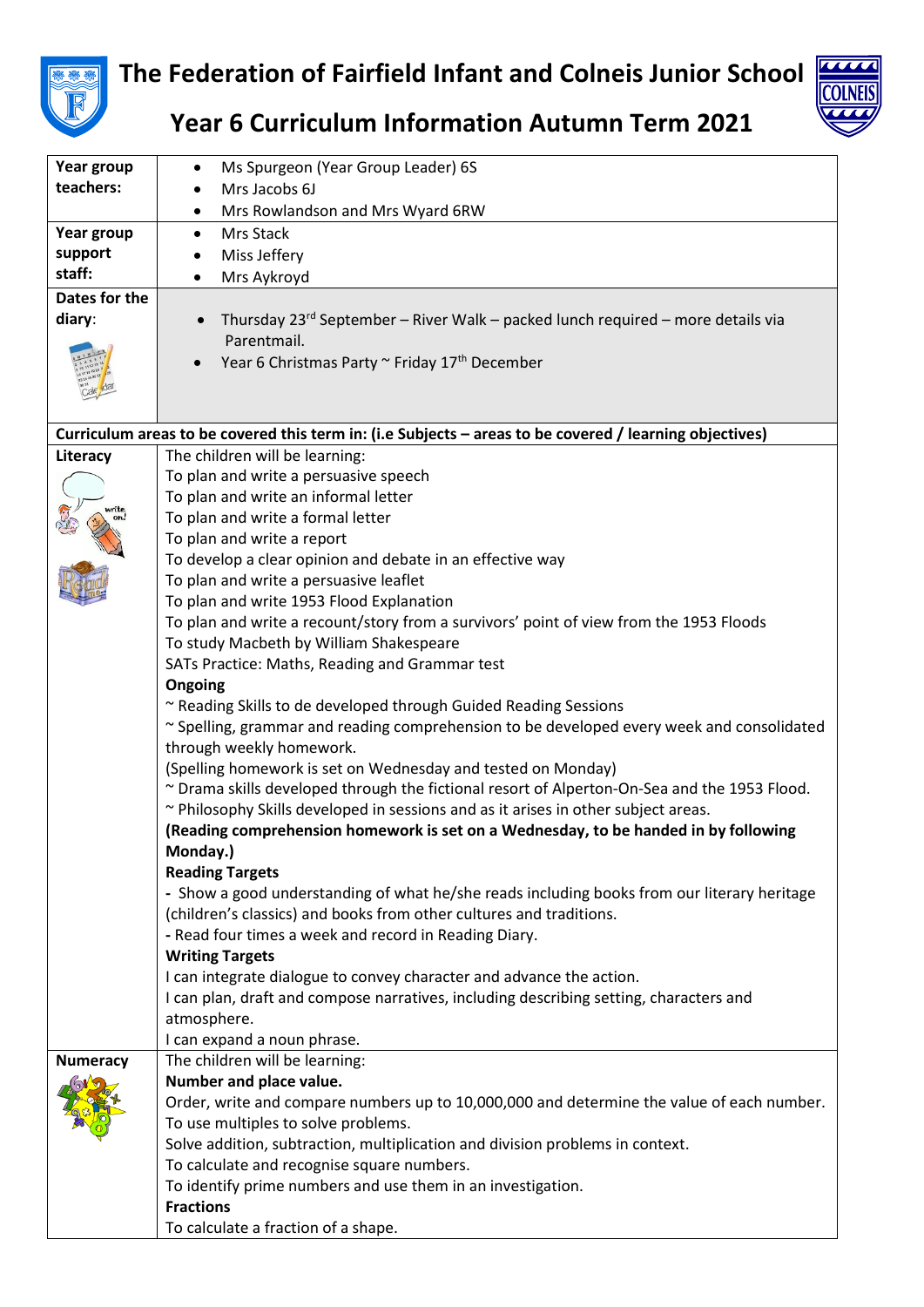|                    | To find simple fractions of shapes.                                                                |
|--------------------|----------------------------------------------------------------------------------------------------|
|                    | To find simple fractions of numbers (e.g. ¼or ½ of 12)                                             |
|                    | To find the fraction of any number (e.g. 1/4 of 132 or 5/7 of 35)                                  |
|                    | Add, subtract, multiply and divide fractions.                                                      |
|                    | Order fractions and decimal fractions.                                                             |
|                    | Convert fractions, decimals and percentages.                                                       |
|                    | Recall and use equivalences between fractions, decimals and percentages.                           |
|                    | Geometry - Position and direction                                                                  |
|                    | Describe positions on the full co-ordinate grid using 4 quadrants.                                 |
|                    | Draw and translate objects across 4 quadrants.                                                     |
|                    | Understand and draw reflective symmetry.                                                           |
|                    | Maths targets for the term:                                                                        |
|                    | To solve multi-step problems in contexts, deciding which method operation to use and why.          |
|                    | To use estimation to check answers to calculations.                                                |
|                    | To solve complex problems by independently breaking them down into smaller, more                   |
|                    | manageable tasks.                                                                                  |
|                    | Ongoing                                                                                            |
|                    | ~ Big Maths Beat That CLICs and 'Learnt Its' tests weekly to develop calculation skills and recall |
|                    | of Times Tables and Number Bonds                                                                   |
|                    | (Homework is set on a Wednesday, to be handed in by the following Monday.)                         |
| <b>Science</b>     |                                                                                                    |
|                    | $1st$ half term $\sim$ Living Things and their habitats                                            |
|                    | Describe how living things are classified into broad groups according to common                    |
|                    | observable characteristics and based on similarities and differences, including micro-             |
|                    | organisms, plants and animals                                                                      |
|                    |                                                                                                    |
|                    | $2^{nd}$ half term $\sim$ Animals including humans – circulatory system                            |
|                    | Describe functions of the heart, blood vessels and blood.                                          |
|                    | Keeping healthy – considering diet, exercise and life style (building on knowledge from            |
|                    | year 4 and $5 -$ growth)                                                                           |
|                    | Describe how water and food is transported in animals including humans (building on                |
|                    | knowledge from year 4)                                                                             |
|                    | Children will plan, carry out and evaluate investigations                                          |
|                    |                                                                                                    |
| <b>Topic (this</b> | The topic for this term is Rivers and Coasts                                                       |
| includes all       | The children will be learning:                                                                     |
| <b>Foundation</b>  | Geography                                                                                          |
| subjects)          | A local study about the Felixstowe river systems and coast.                                        |
|                    | Geographical features of a river from source to mouth.                                             |
|                    | How a beach is formed.                                                                             |
|                    | Erosion, including how it occurs and the effects.                                                  |
|                    | How humans are trying to prevent erosion through the use of hard and soft sea defences.            |
|                    | Art ~ Coastline focus                                                                              |
|                    | Study of the expressionist artist Lyonel Feininger.                                                |
|                    | Creating abstract painting including mixing colours.                                               |
|                    | Collage to see the effects that can be created through layering.                                   |
|                    | Line drawing to develop skill when shading and picking the appropriate pencil for line drawing     |
|                    | and shading.                                                                                       |
|                    |                                                                                                    |
|                    | Design Technology ~ Making a Jack-in-the-box<br>Cross-curricular links to Science - forces         |
|                    | Design, build and evaluate                                                                         |
|                    |                                                                                                    |